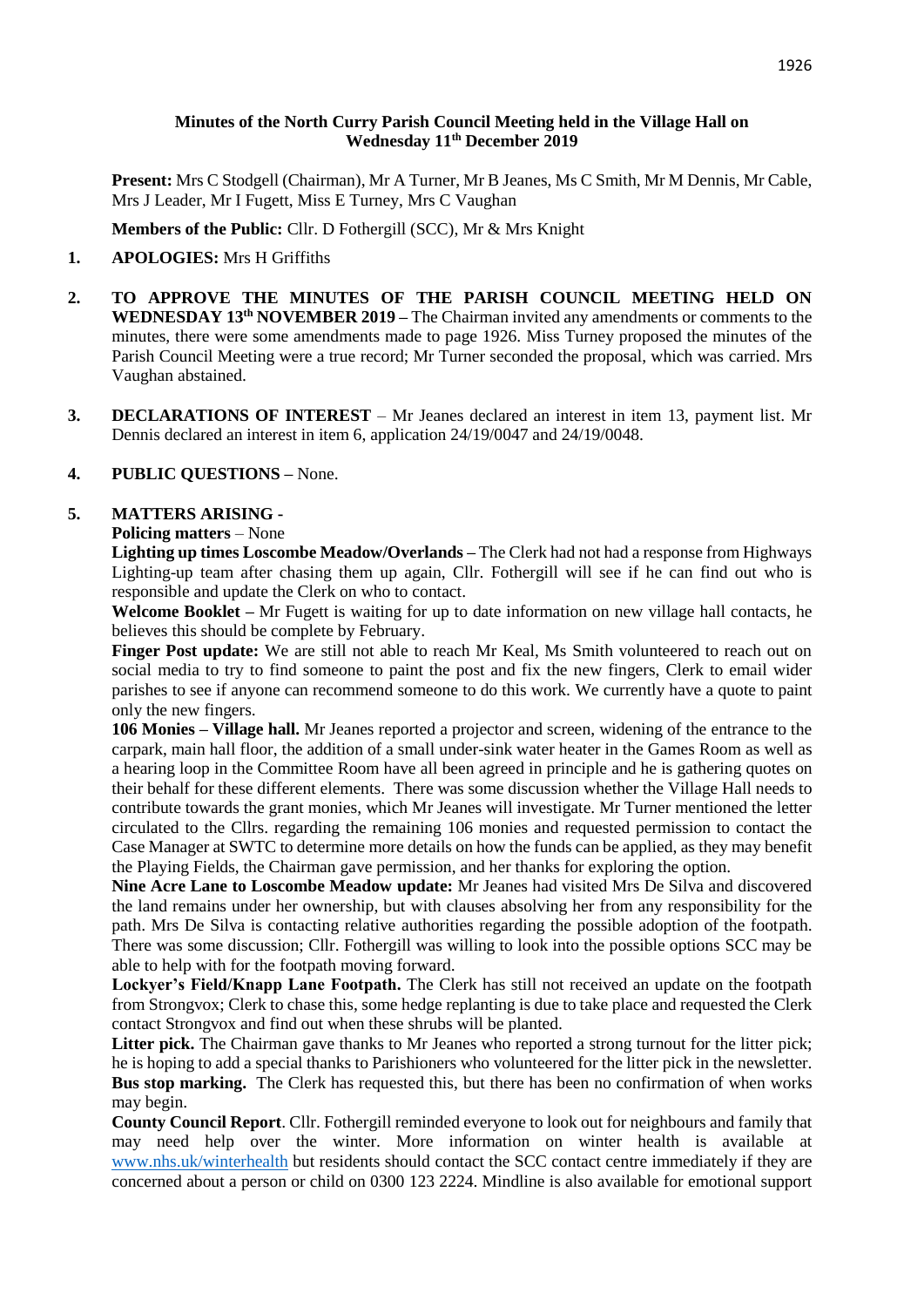over Christmas and New Year and can be reached on 01823 276892. Somerset County Council (SCC) are looking for volunteers to help support and enable Somerset's children and young people to have fun and gain confidence. There are two distinct roles available and full training and support will be provided. Please visit [www.volunteering.somerset.gov.uk](http://www.volunteering.somerset.gov.uk/) for more information. He also reported a pilot scheme to help ease the pressures on the NHS, which is being spearheaded by SCC and local NHS partners. The trial will see a social worker embedded in the A&E departments in the counties two major hospitals to help support those visiting A&E not needing medical care but not knowing where else to go. Cllr. Fothergill reported figures on road safety in the County, which remain the same as 2017, however, Somerset Road Safety provided help and advice to over 28,000 members of the public so far this year and continues to provide training and education on road safety. Library e-Books, e-Audio Books and e-Magazines can be accessed by Somerset residents on their electronic devices free of charge! With over 15 e-Books to choose from and new titles being added regularity, all residents need to do is become a member of the library. Finally, Cllr. Fothergill mentioned the findings from the speed monitoring exercise carried out by SCC highways, which took place in the autumn. The Chairman gave her thanks to Cllr. Fothergill, and will raise the next steps as an agenda item in the New Year.

**ANY OTHER MATTERS ARISING –** Mr Fugett asked when the White Lines in Queens Square would be re-painted, Cllr. Fothergill will follow this up.

#### **6. APPLICATIONS FOR COMMENT BY NORTH CURRY PARISH COUNCIL.**

**24/19/0042 Erection of single storey extension to side and rear of dwelling and replacement stainless steel chimney at Staddles, Rock Hill, Wrantage.** Mr Turner explained the application having visited the site with Mrs Leader, following which, he proposed the PC support the application, seconded by the Chairman and carried.

**24/19/0047 Change of use of an agricultural building for the storage of wood chips and use of a biomass boiler to heat adjacent poultry sheds at Nythe Farm, Unit 3 Nythe Farm Lane, North Curry (retention of works already undertaken)** Mr Turner explained the application which does not affect the building in anyway, this relates to usage. He proposed the application be supported, seconded by Mrs Leader, which was carried, Mr Dennis abstained having declared and interest.

#### **24/19/0048 Erection of an agricultural building for the storage of wood chips and**

**use of a biomass boiler to heat adjacent poultry sheds at Newport Manor, Newport Road, North Curry (retention of works already undertaken)** Mr Turner explained the application was very similar to 24/19/0047 and proposed we support the application, this was seconded by Mr Jeanes which was carried, Mr Dennis abstained having declared and interest.

**24/19/0021 – Appeal - Erection of bungalow on land to rear of 16 Town Farm, North Curry (resubmission of application 24/18/0012)** Mr Turner explained that the appeal was based on previous applications, which had been rejected by SWTC Planning. After discussion, Mr Turner proposed that the Clerk should write to the Planning Inspectorate and inform them that the latest application (24/19/0046) is a completely new application, which we have commented on and enclose the comments for them to consider, Mrs Vaughan seconded the proposal, which was carried.

**7. VE CELEBRATIONS.** Mrs Vaughan and Mrs Leader had met with Mr Sidley and discussed some ideas for the week leading up to the anniversary and possible activities, including a band on the Friday and a 'bring your own' street party in Church road, culminating with some music in the Church. Mr Sidley is going to find out which local organisations and clubs would like to be involved and suggested a programme of events be put together and issued with the newsletter in April. Mrs Leader and Mrs Vaughan asked if the PC would consider supporting the event by paying for the band and the programme, Mrs Stodgell proposed the PC offer funds of up to £500 for the cost of the band and programme, this was seconded by Mr Fugett, which was carried.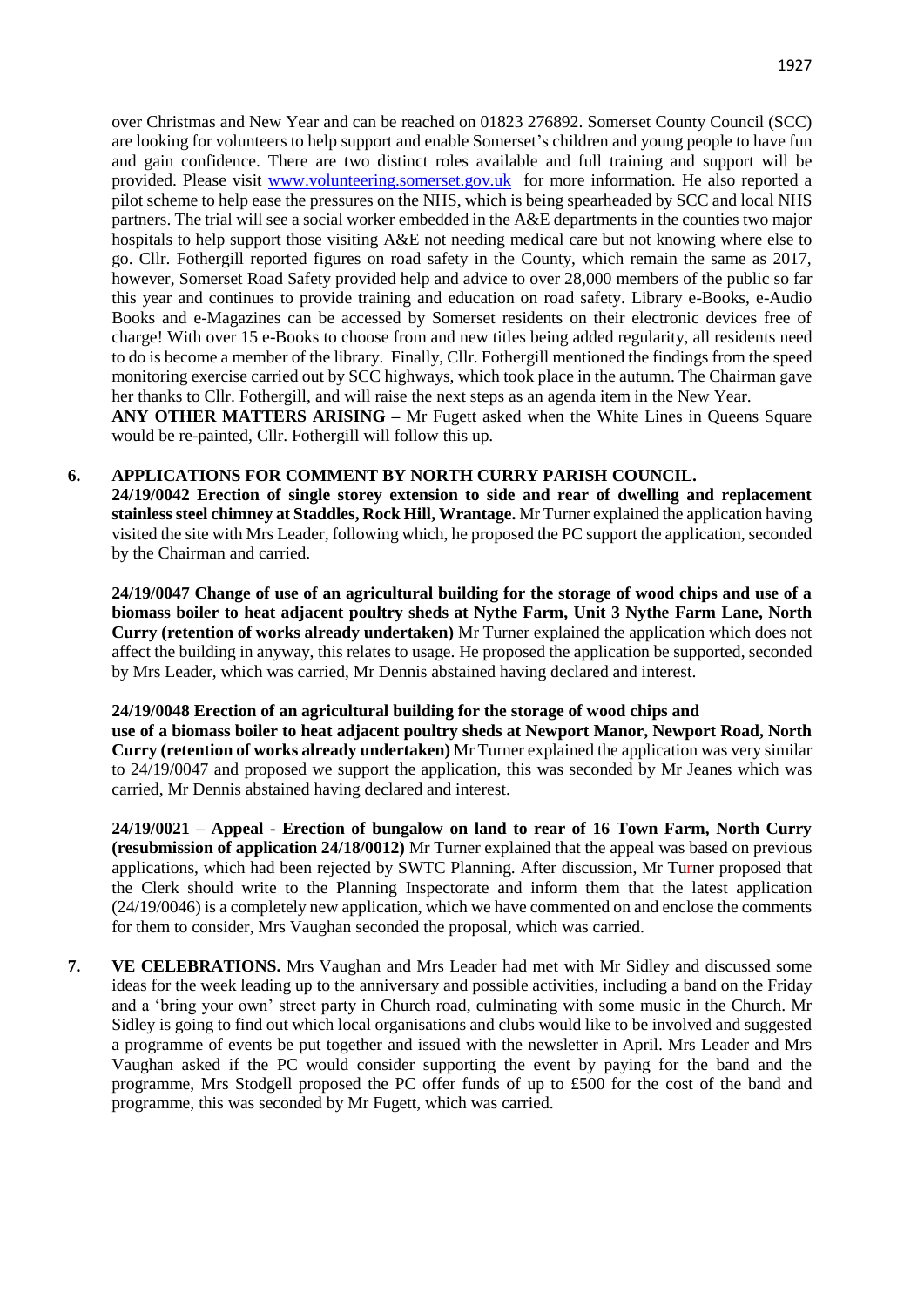- **8. TO CONSIDER THE APPROVAL COSTS OF REMOVAL OF WHITE STREET ASH TREES.** Cllr. Stone was not present so this was deferred until the next meeting when the figures will be available.
- **9. TO CONSIDER AND APPROVE PAYMENT FOR SIX KISSING GATES.** After some discussion, it was decided this would be deferred to the next meeting in Cllr. Stones absence, Mr Dennis will provide cost details of a similar gate he made as a comparison to aid a decision.
- **10. TO DECIDE AND APPROVE COST FOR A BUS SEAT AND SHELTER AT BOROUGH POST BUS STOP.** The Chairman explained that due to personal circumstances, she had been unable to visit the site of the bus stop and progress this further; therefore, this will be deferred until next month.
- 11. **CONSIDERATION OF SIGNS FOR NINE ACRE LANE.** Cllr. Stone had not submitted an update on this; in addition, it was agreed these should be placed on hold until responsibility of the path has been confirmed.
- **12. CORRESPONDENCE. A6870 – A6875** had already been covered in matters arising and previous agenda items.

**A6876. Farming and Wildlife Advisory Group South West (FWAG).** Promoting awareness to properties on a non-mains sewerage system and the maintenance of soakaways. The information will be put in the newsletter and a notice put on the board.

**Corr. A6876** – The Chairman has received a plea from some of the residents in Wrantage to see if the Parish Council can contact the relevant authority and request they are put on the mains sewerage as it's understood this request must pass through the Parish Council. Mr Turner proposed the PC support the request, seconded by Mr Jeanes, which was carried. Clerk to contact Wessex Water to find out how to proceed.

**B6879 Road Closure** 13 January, Stanmoor Rd at the junction with Athelney Bridge in Burrowbridge will be closed for up to 5 days.

**B6880 Road Closure** 15 January, Windmill Hill at the junction with Town Close will be closed for up to 7 days

**13. FINANCE – The Monthly Account** was presented by Mr Jeanes, detailing all receipts and payments proposing this be accepted, seconded by Mr Turner, which was carried.

**Precept.** Following the last meeting, Cllrs. suggested some reasons why the precept amount should remain the same as last year, to include unknown factors and using additional funds for possible extra verge cuts during growing season as well as asking parishioners for ideas at the APM. A decision will need to be made in the meeting in January for submission to SWTC. The Chairman presented the **payment list** and proposed it be accepted, Mrs Vaughan seconded this and it was carried.

| <b>CHEQUE NO:</b> | <b>PAYEE</b>                   | <b>AMOUNT</b> |
|-------------------|--------------------------------|---------------|
| <b>BACS</b>       | Clerk Salary                   | 674.05        |
| <b>BACS</b>       | <b>NCVH</b>                    | 33.60         |
| <b>BACS</b>       | NC Stable Charge - Electricity | 82.05         |
| <b>BACS</b>       | NC Stable Charge - Gas         | 13.48         |
| <b>BACS</b>       | <b>Grass cutting</b>           | 94.50         |